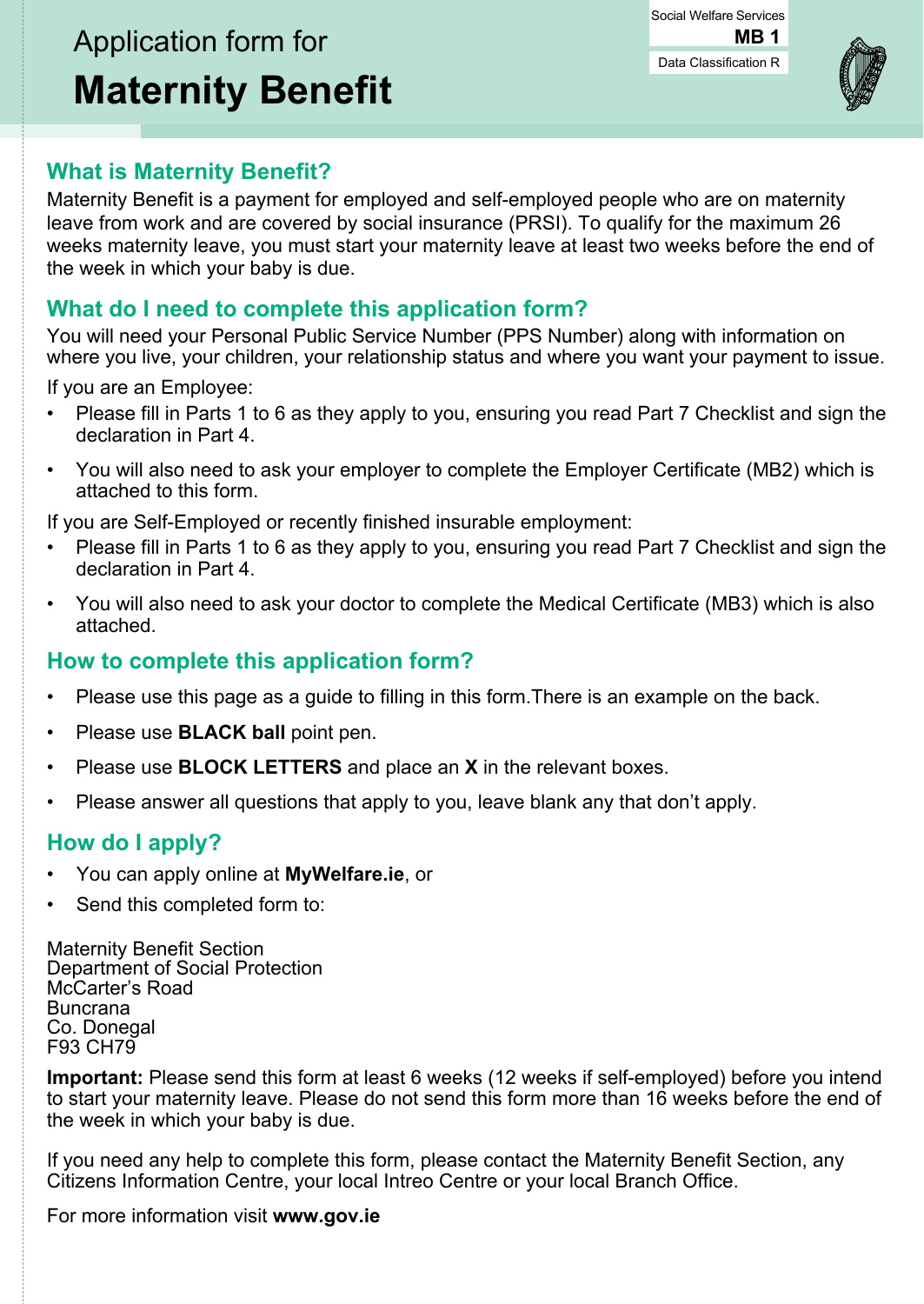# **How to fill in first page of this form**

To help us in processing your application:

- Print letters and numbers clearly.
- Use one box for each character (letter or number). Please see example below.

| 1. Your PPS Number:                   | 1            | $\mathbf{2}$ | 3                | 4   | 5                | 6            | $\overline{7}$ | T            |   |             |    |       |   |   |   |              |             |   |  |  |
|---------------------------------------|--------------|--------------|------------------|-----|------------------|--------------|----------------|--------------|---|-------------|----|-------|---|---|---|--------------|-------------|---|--|--|
| 2. Title: (insert an X or<br>specify) | Mr           |              |                  | Mrs | $ {\bf X} $      |              | Ms             |              |   |             |    | Other |   |   |   |              |             |   |  |  |
| 3. Surname:                           | M            | U            | R                | P   | H                | Y            |                |              |   |             |    |       |   |   |   |              |             |   |  |  |
| 4. First name(s):                     | Μ            | A            | U                | R   | Е                | E            | N              |              |   |             |    |       |   |   |   |              |             |   |  |  |
| <b>5.</b> Birth surname:              | Μ            | $\mathbf C$  | D                | E   | R                | Μ            | $\mathbf 0$    | $\mathsf{T}$ | T |             |    |       |   |   |   |              |             |   |  |  |
| <b>6.</b> Your date of birth:         | $\mathbf{2}$ | 8            |                  | 0   | $\boldsymbol{2}$ |              | $\mathbf 1$    | 9            | 9 | $\mathbf 0$ |    |       |   |   |   |              |             |   |  |  |
|                                       | D            | D            |                  | M   | M                |              | Y.             | Y            | Y | Y           |    |       |   |   |   |              |             |   |  |  |
| <b>Contact Details</b>                |              |              |                  |     |                  |              |                |              |   |             |    |       |   |   |   |              |             |   |  |  |
|                                       |              |              |                  |     |                  |              |                |              |   |             |    |       |   |   |   |              |             |   |  |  |
| 7. Your address:                      | 1            |              | N                | E   | W                |              | S              | T            | R | E           | E. | T     |   |   |   |              |             |   |  |  |
|                                       | O            | L            | D                |     | T                | O            | W              | N            |   |             |    |       |   |   |   |              |             |   |  |  |
|                                       | D            | O            | N                | Е   | G                | A            | L              |              | T | $\mathbf O$ | W  | N     |   |   |   |              |             |   |  |  |
| <b>County</b>                         | D            | O            | N                | E   | G                | A            | L              |              |   |             |    |       |   |   |   |              |             |   |  |  |
| <b>Eircode/Postcode</b>               | A            | 1            | $\boldsymbol{2}$ | B   | 1                | $\mathbf{2}$ | 3              |              |   |             |    |       |   |   |   |              |             |   |  |  |
| 8. Your telephone number:             | O            | N            | Е                |     | N                | U            | M              | B            | E | R           |    | P     | Е | R |   | $\mathbf{B}$ | $\mathbf O$ | X |  |  |
| <b>9.</b> Your email address:         | O            | N            | Е                |     | C                | H            | A              | R            | A | C           | T  | Е     | R |   | P | E.           | R           |   |  |  |
|                                       | В            | $\mathbf{o}$ | X                |     |                  |              |                |              |   |             |    |       |   |   |   |              |             |   |  |  |

# **SAMPLE**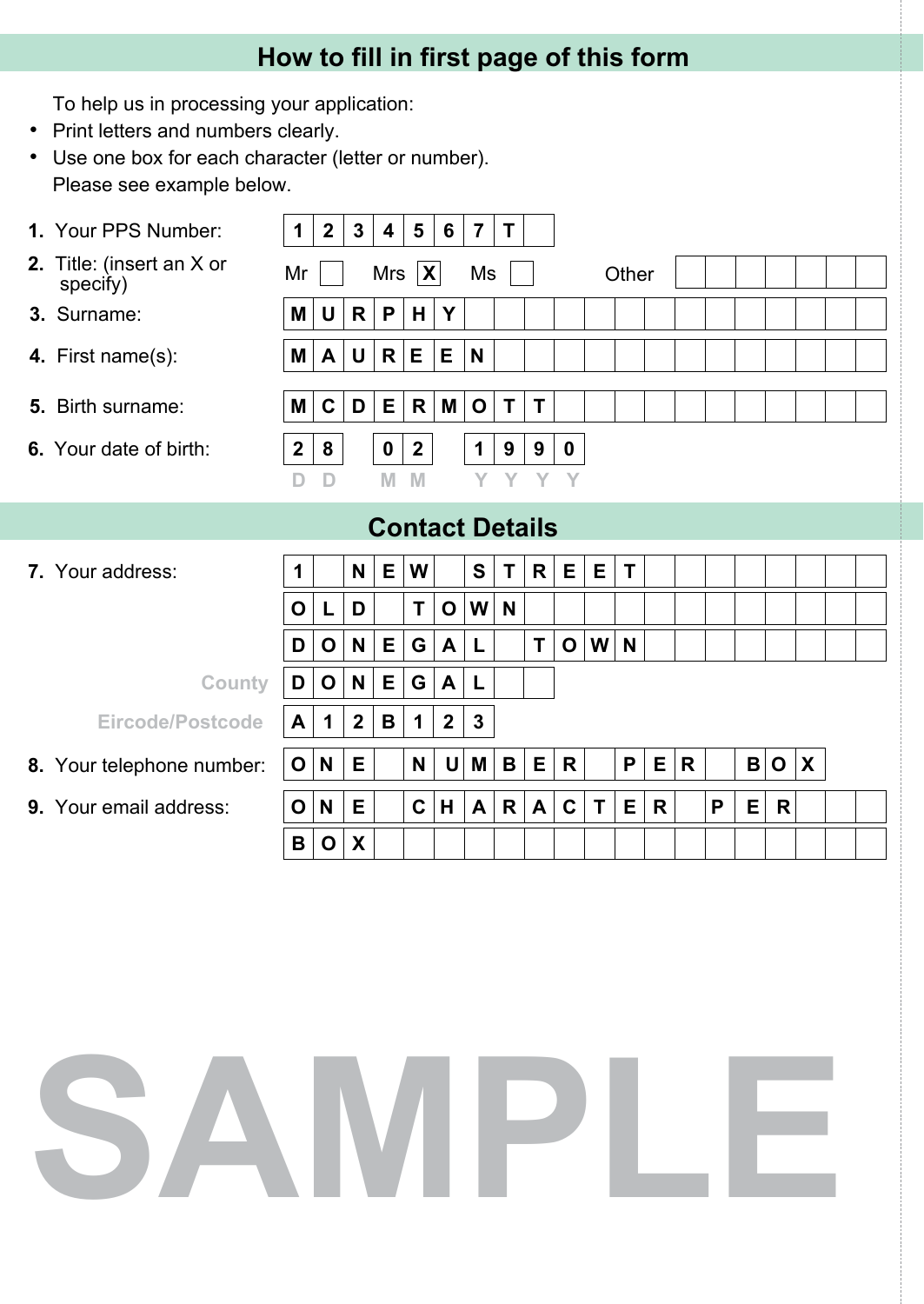# Application form for **Maternity Benefit**

Data Classification R Social Welfare Services **MB 1**



| Part 1                                              | <b>Your own details</b>                                                                      |
|-----------------------------------------------------|----------------------------------------------------------------------------------------------|
|                                                     |                                                                                              |
| 1. Your PPS Number:                                 |                                                                                              |
| 2. Title: (insert an X or<br>specify other)         | Other<br>Ms<br>Mr<br><b>Mrs</b>                                                              |
| 3. Surname:                                         |                                                                                              |
| 4. First name(s):                                   |                                                                                              |
| Birth surname:<br>5.                                |                                                                                              |
| 6. Your date of birth:                              |                                                                                              |
|                                                     | Y Y Y<br>D                                                                                   |
|                                                     | <b>Contact Details</b>                                                                       |
| 7. Your address:                                    |                                                                                              |
|                                                     |                                                                                              |
|                                                     |                                                                                              |
| <b>County</b>                                       |                                                                                              |
| <b>Eircode/Postcode</b>                             |                                                                                              |
|                                                     |                                                                                              |
| 8. Your telephone number:                           |                                                                                              |
|                                                     | If you enter your mobile number we may text you in connection with your claim.               |
| 9. Your email address:                              |                                                                                              |
|                                                     |                                                                                              |
| Part 2                                              | Your leave and work details                                                                  |
| <b>10.</b> Are you?                                 | Employed<br>Both employed and self-employed                                                  |
|                                                     | Self-employed<br>Not currently in employment                                                 |
|                                                     | You are employed when you work for another person or company and you get paid for this work. |
| 11. Do you currently have more than one employment? | Yes<br>No                                                                                    |
| If Yes, please state how many:                      |                                                                                              |
| Employer Certificate, MB 2.                         | Please note that if you have more than one employer, each employer must complete an          |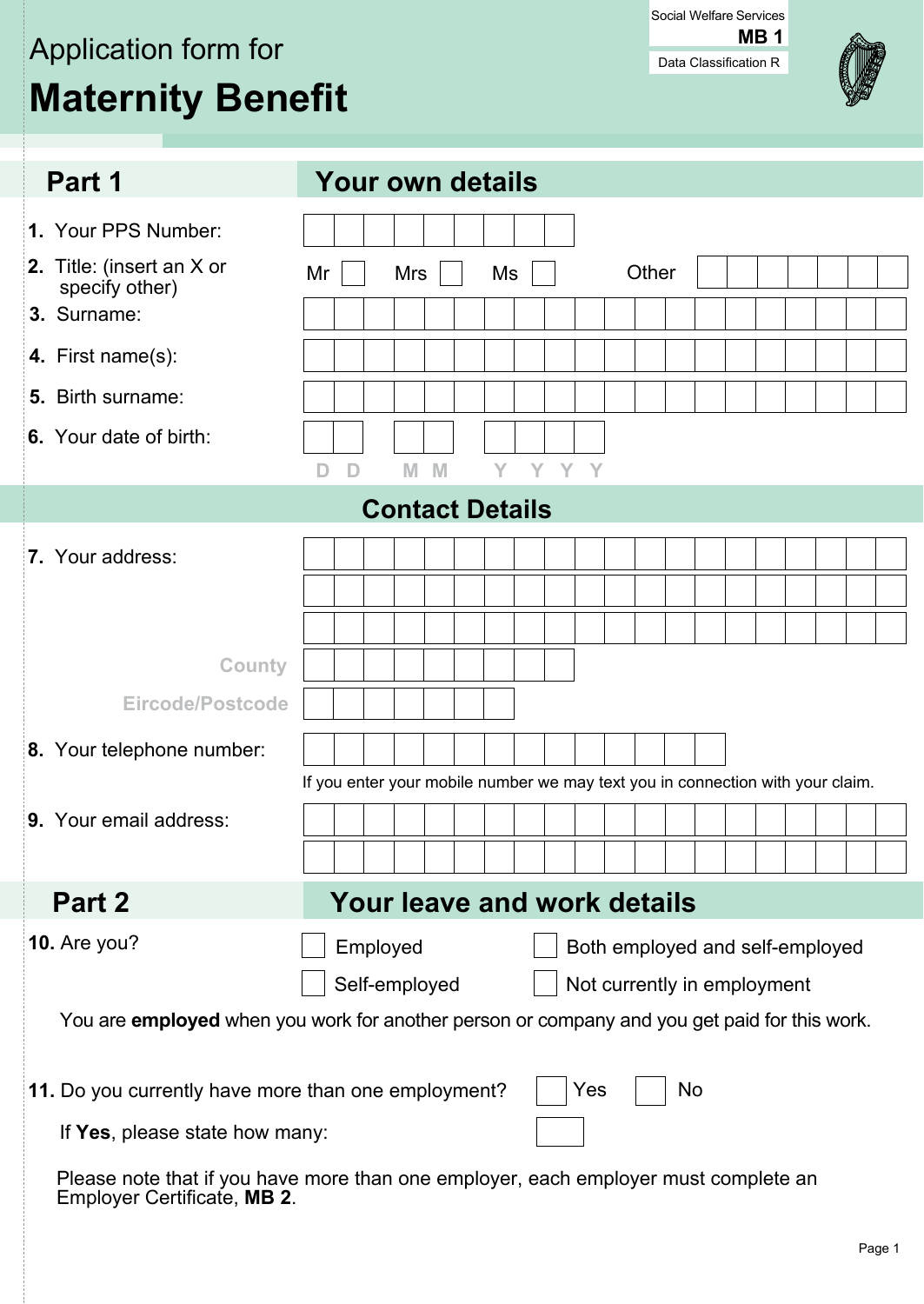# **Part 2** continued **Your leave and work details**

| 12. Have you lived, been employed, or received a social welfare payment in another EU country in<br>the last three years?<br>If Yes, please state:<br>Country:<br>If you are <b>employed</b> , your employer should state the dates of your maternity leave on the attached<br>Employer Certificate, MB2. If you are self-employed, please complete details of your leave below.<br>13. When do you intend to<br>start maternity leave?<br><b>14.</b> Date you intend to return<br>to self-employment after<br>your maternity leave? | Yes<br>$\mathbb{D}$<br>D<br>D<br>D | M M<br>$M$ M | <b>No</b><br>Y | Y Y Y Y<br>Y |  |  |  |  |  |  |  |  |  |  |
|--------------------------------------------------------------------------------------------------------------------------------------------------------------------------------------------------------------------------------------------------------------------------------------------------------------------------------------------------------------------------------------------------------------------------------------------------------------------------------------------------------------------------------------|------------------------------------|--------------|----------------|--------------|--|--|--|--|--|--|--|--|--|--|
| Remember to send in the relevant certificates and documents with this application.                                                                                                                                                                                                                                                                                                                                                                                                                                                   |                                    |              |                |              |  |  |  |  |  |  |  |  |  |  |
| Part 3                                                                                                                                                                                                                                                                                                                                                                                                                                                                                                                               |                                    |              |                |              |  |  |  |  |  |  |  |  |  |  |
| Your payment details<br>Please insert an $X$ in one of the boxes below to choose who you wish your payment to issue to.<br>This payment should issue to: You<br>Your employer<br>or                                                                                                                                                                                                                                                                                                                                                  |                                    |              |                |              |  |  |  |  |  |  |  |  |  |  |
| <b>Payment direct to your employer</b>                                                                                                                                                                                                                                                                                                                                                                                                                                                                                               |                                    |              |                |              |  |  |  |  |  |  |  |  |  |  |
| If you want the payment to be made to your employer, your employer should complete their account<br>details on the Employer Certificate, MB 2.<br>I authorise the Department of Social Protection to pay my Maternity Benefit to my employer's account<br>in a financial institution.                                                                                                                                                                                                                                                |                                    |              |                |              |  |  |  |  |  |  |  |  |  |  |
| Signature (not block letters)                                                                                                                                                                                                                                                                                                                                                                                                                                                                                                        |                                    |              |                |              |  |  |  |  |  |  |  |  |  |  |
| If payment is to be made to your employer, <b>do not</b> complete the section below.<br>Your payment details - Financial Institution                                                                                                                                                                                                                                                                                                                                                                                                 |                                    |              |                |              |  |  |  |  |  |  |  |  |  |  |
| If you want to receive your payment directly to your current, deposit or savings account, please fill in<br>your account details below.<br>You will find the following details printed on statements from your financial institution.                                                                                                                                                                                                                                                                                                |                                    |              |                |              |  |  |  |  |  |  |  |  |  |  |
| Name of financial institution:                                                                                                                                                                                                                                                                                                                                                                                                                                                                                                       |                                    |              |                |              |  |  |  |  |  |  |  |  |  |  |
| Bank Identifier Code (BIC):                                                                                                                                                                                                                                                                                                                                                                                                                                                                                                          |                                    |              |                |              |  |  |  |  |  |  |  |  |  |  |
| <b>International Bank Account</b><br>Number (IBAN):<br>Account name(s):                                                                                                                                                                                                                                                                                                                                                                                                                                                              |                                    |              |                |              |  |  |  |  |  |  |  |  |  |  |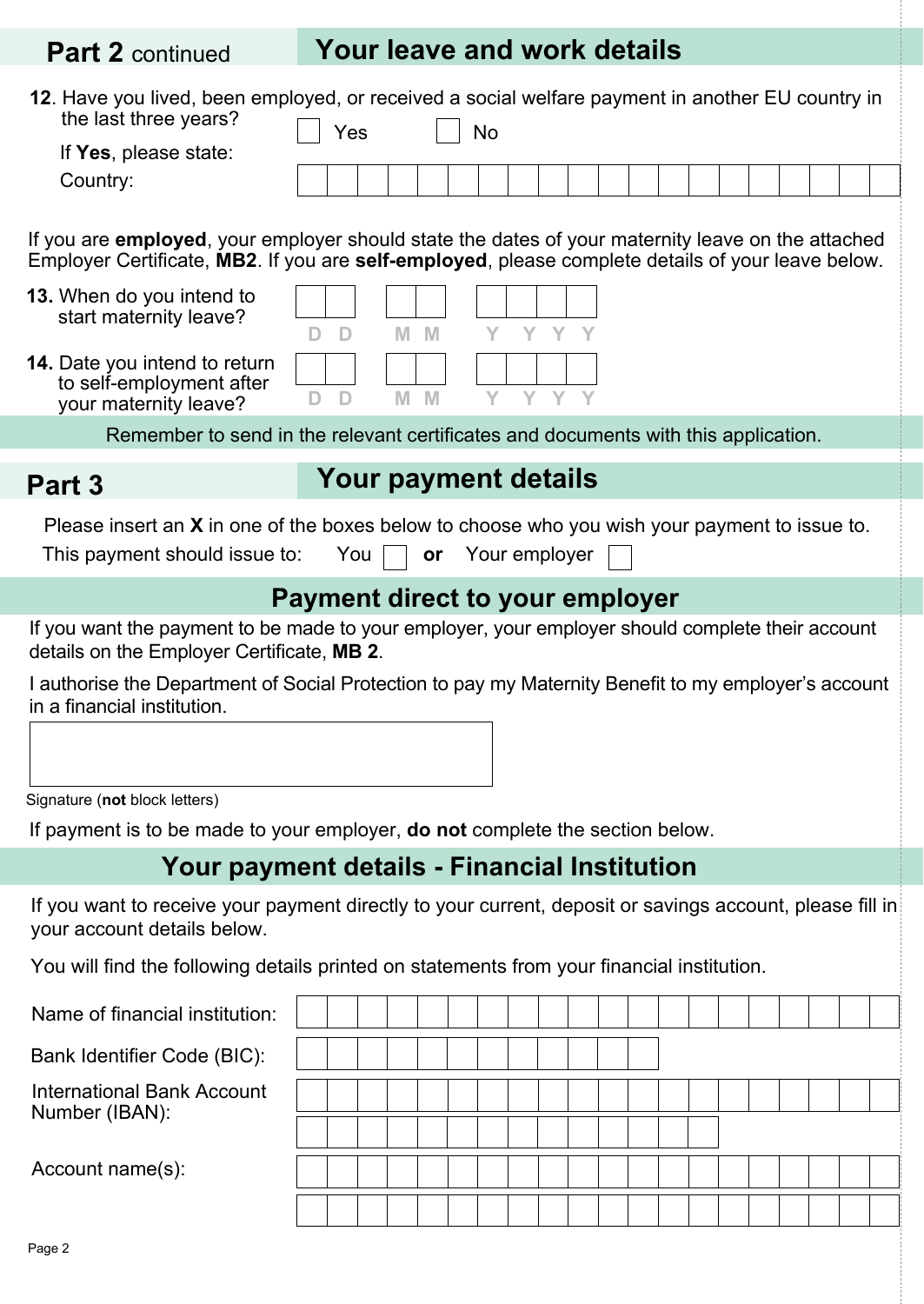# **Part 4 Declaration**

#### **I declare that:**

- The expected due date or actual date of birth of my baby has been certified after week 24 of my pregnancy. This date has been confirmed by my employer (if employed), or by my doctor (if selfemployed or no longer working).
- I will not take part in any form of employment or self-employment while on maternity leave.
- I authorise the Department of Social Protection to provide details of my maternity leave and benefit claim to my employer.
- The information given by me in this application is truthful and complete. I understand that if any of the information I provide is untrue or misleading or if I fail to disclose any relevant information, I will be required to repay any payment I receive from the department and that I may be prosecuted.
- I undertake to immediately advise the department of any change in my circumstances which may affect my continued entitlement.

| Date: |              |         |     |  |  |
|-------|--------------|---------|-----|--|--|
|       | $\mathbf{D}$ | $M$ $M$ | YYY |  |  |

**Signature only** (**not** block letters and **no** photocopies)

The department is required, by legislation, to share information with the Office of the Revenue Commissioners.

**Warning:** If you make a false statement or withhold information, you may be prosecuted leading to a fine, a prison term or both**.**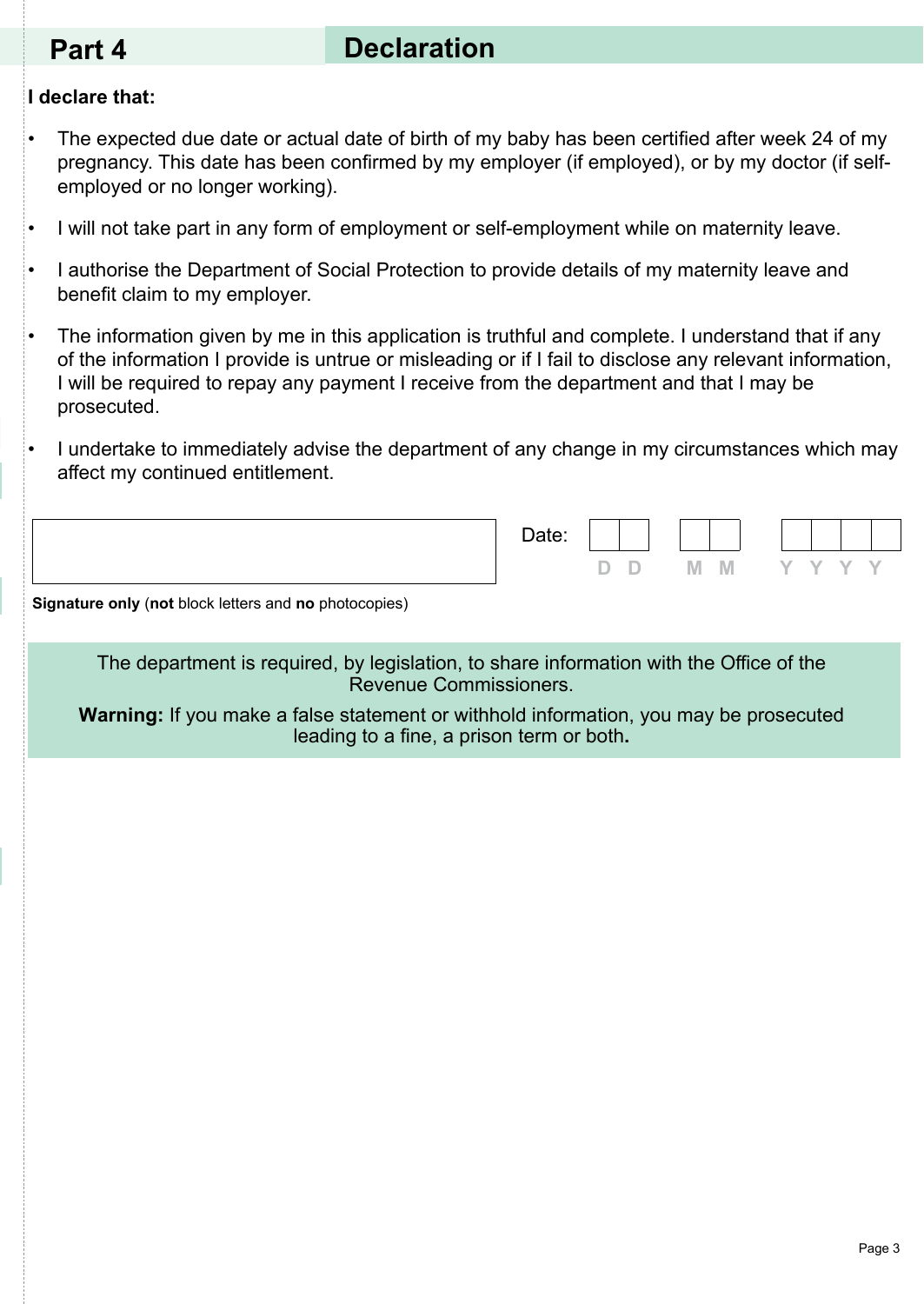**15.** What is your current relationship status?

Single

Cohabitant, married or civil partnership

Widowed or surviving civil partner

Separated, divorced or former civil partner

If you do **not** have a spouse, civil partner or cohabitant please proceed to **Part 6: Your Children**.

If you have a spouse, civil partner or cohabitant and wish to claim for an increase in your Maternity Benefit payment for either your adult dependant or children please read the information below and complete both **Part 5 and 6** (if appropriate).

- If you are married, in a civil partnership or cohabiting you may qualify for an increase in your payment if your spouse, civil partner or cohabitant, is considered an adult dependant.
- If you are divorced, separated or your civil partnership has been dissolved, your former spouse or civil partner may still be considered as an adult dependant in certain circumstances.
- To claim an increase for an adult dependant their gross income (gross income is your income before tax, PRSI, union dues or other deductions) must be **€310 or less a week.**
- An adult dependant must live in the EU/EEA or Switzerland. The dependant must not be imprisoned and must not be in receipt of a social welfare payment in their own right, except for those listed on **page 7**.
- Weekly income from capital is assessed by the department; please provide the total capital value. See **page 8** for how to calculate capital value and for further information on how the department assess this as income.
- Please see **pages 7** and **8** for further details and information on how to calculate average income.

| After reading the above, if you still wish to claim an increase for your dependant(s) |
|---------------------------------------------------------------------------------------|
| please complete questions 16 to 24 below.                                             |

| <b>16. Their PPS Number:</b>                                                                                        |     |  |           |  |  |  |  |  |  |
|---------------------------------------------------------------------------------------------------------------------|-----|--|-----------|--|--|--|--|--|--|
| <b>17.</b> Their surname:                                                                                           |     |  |           |  |  |  |  |  |  |
| <b>18.</b> Their first name(s):                                                                                     |     |  |           |  |  |  |  |  |  |
| 19. Does your spouse, civil partner or cohabitant live with you?                                                    |     |  |           |  |  |  |  |  |  |
|                                                                                                                     | Yes |  | <b>No</b> |  |  |  |  |  |  |
| If they do not live with you, are you paying maintenance?                                                           |     |  |           |  |  |  |  |  |  |
|                                                                                                                     | Yes |  | <b>No</b> |  |  |  |  |  |  |
| If Yes, please state how much per week:                                                                             |     |  |           |  |  |  |  |  |  |
| €                                                                                                                   |     |  |           |  |  |  |  |  |  |
| 20. Is your spouse, civil partner or cohabitant receiving Paternity Benefit or any other social welfare<br>payment? |     |  |           |  |  |  |  |  |  |

Yes II No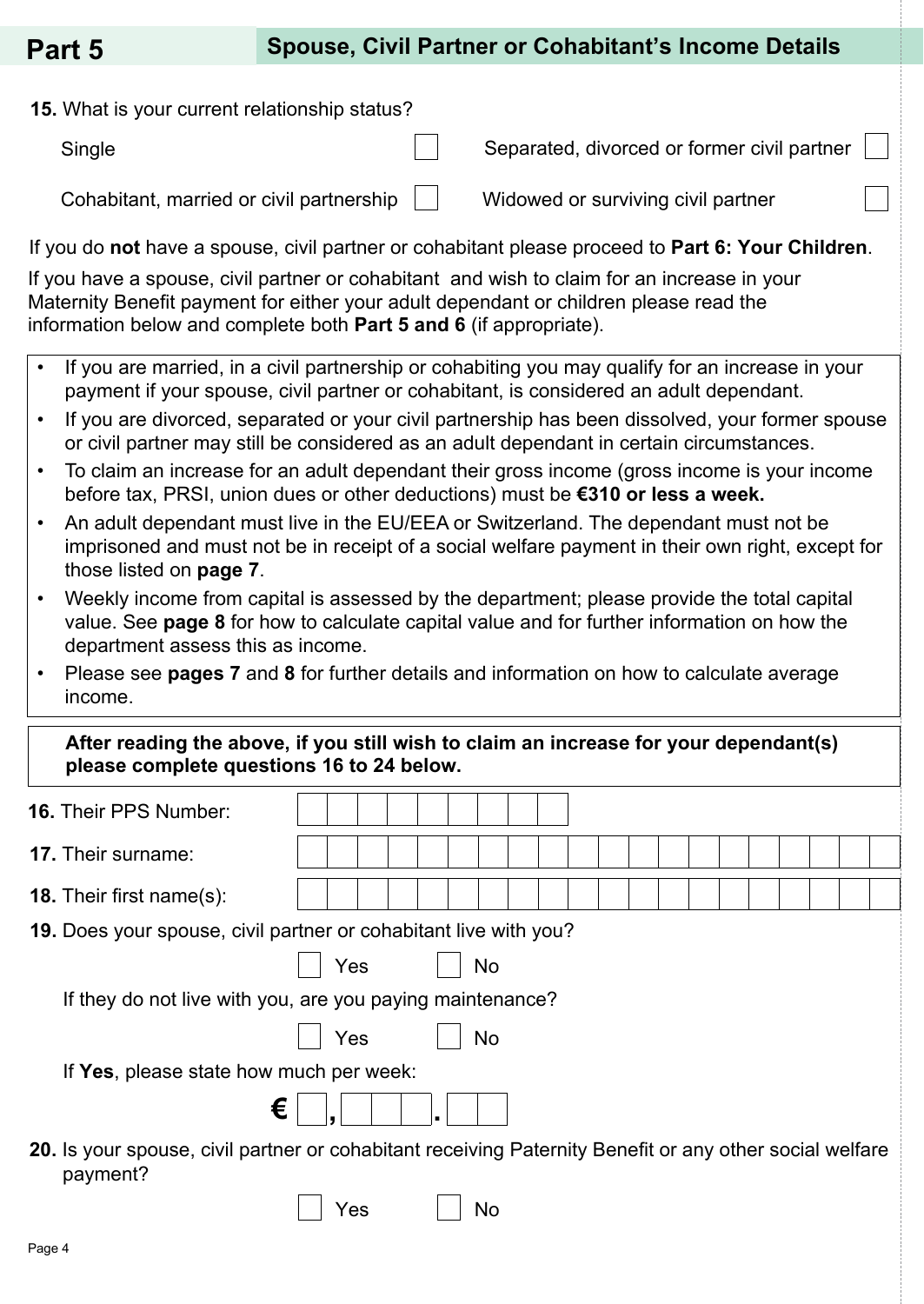| <b>Part 5</b> continued                                               | <b>Spouse, Civil Partner or Cohabitant's Income Details</b>                                                                                                                                                                                                                        |
|-----------------------------------------------------------------------|------------------------------------------------------------------------------------------------------------------------------------------------------------------------------------------------------------------------------------------------------------------------------------|
| following courses or schemes?                                         | 21. Does your spouse, civil partner or cohabitant receive a payment or allowance for any of the                                                                                                                                                                                    |
| Vocational Training Opportunities Scheme (VTOS):                      |                                                                                                                                                                                                                                                                                    |
| Further Education and Training course or scheme (FET):                |                                                                                                                                                                                                                                                                                    |
| Tús or Gateway:                                                       |                                                                                                                                                                                                                                                                                    |
|                                                                       | If Yes, for any of the above please state their total weekly payment/allowance received:                                                                                                                                                                                           |
| €                                                                     |                                                                                                                                                                                                                                                                                    |
|                                                                       | 22. Is your spouse, civil partner or cohabitant employed or self-employed?                                                                                                                                                                                                         |
|                                                                       | Yes<br>No                                                                                                                                                                                                                                                                          |
| If Yes, please state their gross weekly income:                       |                                                                                                                                                                                                                                                                                    |
| €                                                                     |                                                                                                                                                                                                                                                                                    |
| deductions.                                                           | Gross weekly income is all your weekly income before tax, PRSI, union dues or other                                                                                                                                                                                                |
|                                                                       | 23. Does your spouse, civil partner or cohabitant have income from any of the following sources?                                                                                                                                                                                   |
| Private or occupational pension (from Ireland or abroad):             |                                                                                                                                                                                                                                                                                    |
| State paid pension, benefit or allowance from abroad:<br>Maintenance: |                                                                                                                                                                                                                                                                                    |
|                                                                       | Rental income (including income from renting a part of their home):                                                                                                                                                                                                                |
| Trust fund or deed of covenant:                                       |                                                                                                                                                                                                                                                                                    |
|                                                                       | If Yes, for any of the above please state their total gross weekly income from all sources:                                                                                                                                                                                        |
| c<br>c                                                                |                                                                                                                                                                                                                                                                                    |
|                                                                       | 24. Does your spouse, civil partner or cohabitant have or own any of the following:                                                                                                                                                                                                |
| leased out):                                                          | Property or land other than the family home (not rented or                                                                                                                                                                                                                         |
| Stock, shares or investments:                                         |                                                                                                                                                                                                                                                                                    |
| Savings:                                                              |                                                                                                                                                                                                                                                                                    |
| euro (see page 9):                                                    | If Yes, please state their share of the total capital value from all sources to the nearest                                                                                                                                                                                        |
| €                                                                     |                                                                                                                                                                                                                                                                                    |
|                                                                       | If any property, savings or investments are held jointly you should give the total capital value of<br>your spouse, civil partner or cohabitant's share only for example, if jointly owned by two people<br>divide total by two, if jointly owned by three people divide by three. |

**Note:** You will be required to submit proof of your spouse, civil partner or cohabitant's income should the department be unable to determine it.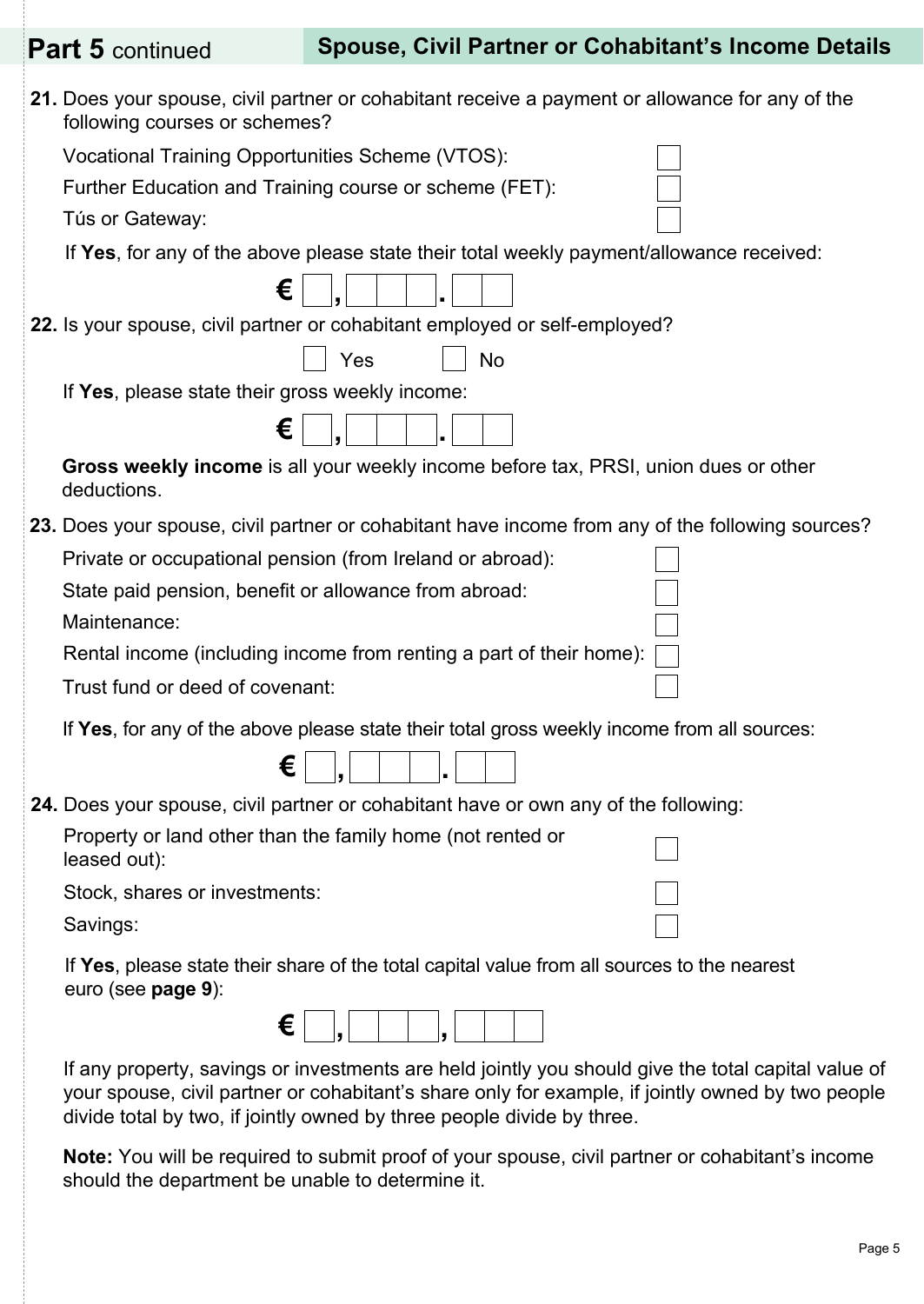# **Part 6 Your Children**

To claim an increase for a dependant child please complete the details below.

**Part 5** must also be completed if you have a spouse, civil partner or cohabitant who has gross income of **€400 or less per week**.

For children aged 18-22 years please only complete if they are in full time education.

#### **Child 1**

| PPS Number:                   |              |              |   |   |    |   |     |   |  |  |  |  |  |
|-------------------------------|--------------|--------------|---|---|----|---|-----|---|--|--|--|--|--|
| Child's name:                 |              |              |   |   |    |   |     |   |  |  |  |  |  |
| Date of birth:                | D            | D            | M | M | Y  | Y | Y   | Y |  |  |  |  |  |
| Relationship to you:          |              |              |   |   |    |   |     |   |  |  |  |  |  |
| Does the child live with you? |              | Yes          |   |   | No |   |     |   |  |  |  |  |  |
| <b>Child 2</b>                |              |              |   |   |    |   |     |   |  |  |  |  |  |
| PPS Number:                   |              |              |   |   |    |   |     |   |  |  |  |  |  |
| Child's name:                 |              |              |   |   |    |   |     |   |  |  |  |  |  |
| Date of birth:                | D            | D            | M | M | Y  | Y | Y   | Y |  |  |  |  |  |
| Relationship to you:          |              |              |   |   |    |   |     |   |  |  |  |  |  |
| Does the child live with you? |              | Yes          |   |   | No |   |     |   |  |  |  |  |  |
| <b>Child 3</b>                |              |              |   |   |    |   |     |   |  |  |  |  |  |
| PPS Number:                   |              |              |   |   |    |   |     |   |  |  |  |  |  |
| Child's name:                 |              |              |   |   |    |   |     |   |  |  |  |  |  |
| Date of birth:                | $\mathsf{D}$ | $\mathbb{D}$ | M | M | Y  | Y | Y Y |   |  |  |  |  |  |
| Relationship to you:          |              |              |   |   |    |   |     |   |  |  |  |  |  |
| Does the child live with you? |              | Yes          |   |   | No |   |     |   |  |  |  |  |  |

**Note:** A separate sheet of paper can be used for details of other children you wish to claim for.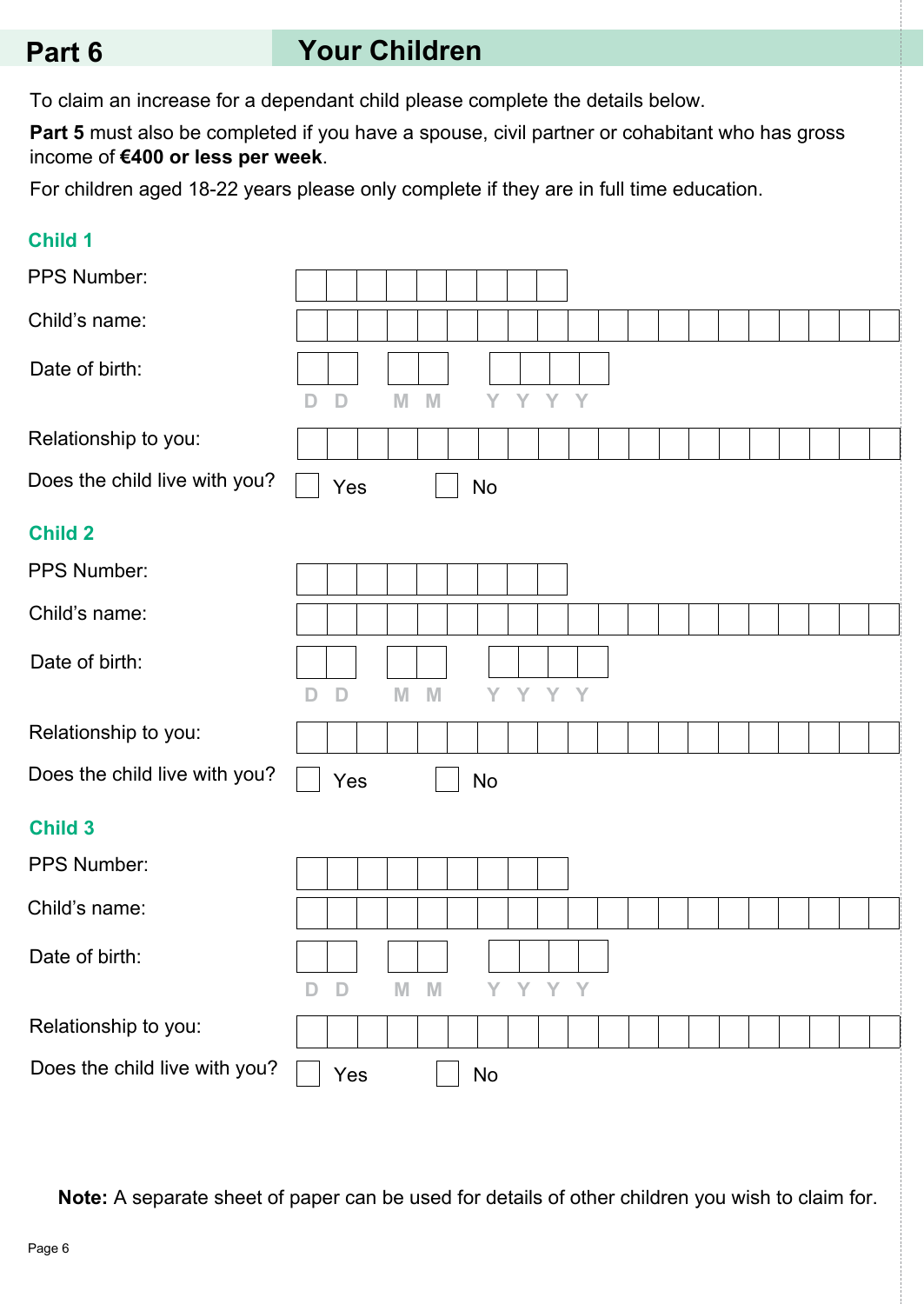# **Further information on Maternity Benefit**

### **Who is an adult dependant for Maternity Benefit?**

An adult dependant is someone who is completely or mostly maintained by you, and is one of the following to you: spouse, civil partner, cohabitant, ex-spouse, former civil partner, or a person over 16 years who is caring for a qualified child of the claimant.

Where a couple are separated or divorced or where a civil partnership has been dissolved the claimant's ex-spouse or ex-civil partner may be regarded as an adult dependant when:

- They are not cohabiting with another person.
- They do not have a weekly income in excess of the limit (below).
- You are paying weekly maintenance equal to or greater than the current rate of increase for an adult dependant.

### **What are the income limits for an adult dependant?**

Your adult dependant must not have their own social welfare payment except for: Child Benefit, Disablement Benefit, Domiciliary Care Allowance, Foster Care Allowance, Guardian's Payment (Contributory) and (Non-Contributory), Half-rate Carer's Allowance, Occupational Injuries Death Benefit in respect of an orphan, and/or Supplementary Welfare Allowance.

- Your spouse, partner, or cohabitant cannot have gross weekly earnings or income (earnings or income before tax and PRSI deductions) of more than €310.
- If your adult dependant earns less than  $€100$  you may get a full increase for an adult dependant.
- If your adult dependant earns between  $\epsilon$ 100 and  $\epsilon$ 310 you may get a reduced rate for an adult dependent.
- If your adult dependant is earning more than  $€310$  you will not get an increase for them but may still qualify for half rate increase for qualified children if the earnings are not more than €400.

#### **How to calculate the average income for your spouse, civil partner or cohabitant?**

#### **Unpaid leave from employment:**

This is where your spouse, civil partner or cohabitant takes either paid or unpaid leave. You will need to provide an estimate of their gross weekly income in the coming year.

Where this information is not available, income for the coming year should be estimated by reference to income in the 52 weeks to the end of the leave period.

#### **Example:**

While employed your spouse, civil partner or cohabitant has a weekly income of €400 and takes unpaid leave for 13 weeks from 1 June 2020. To calculate the amount of earnings which they are likely to receive in the 52 weeks from the start of the leave, their weekly income should be multiplied by 39 (this is from 52-13) and divided by 52.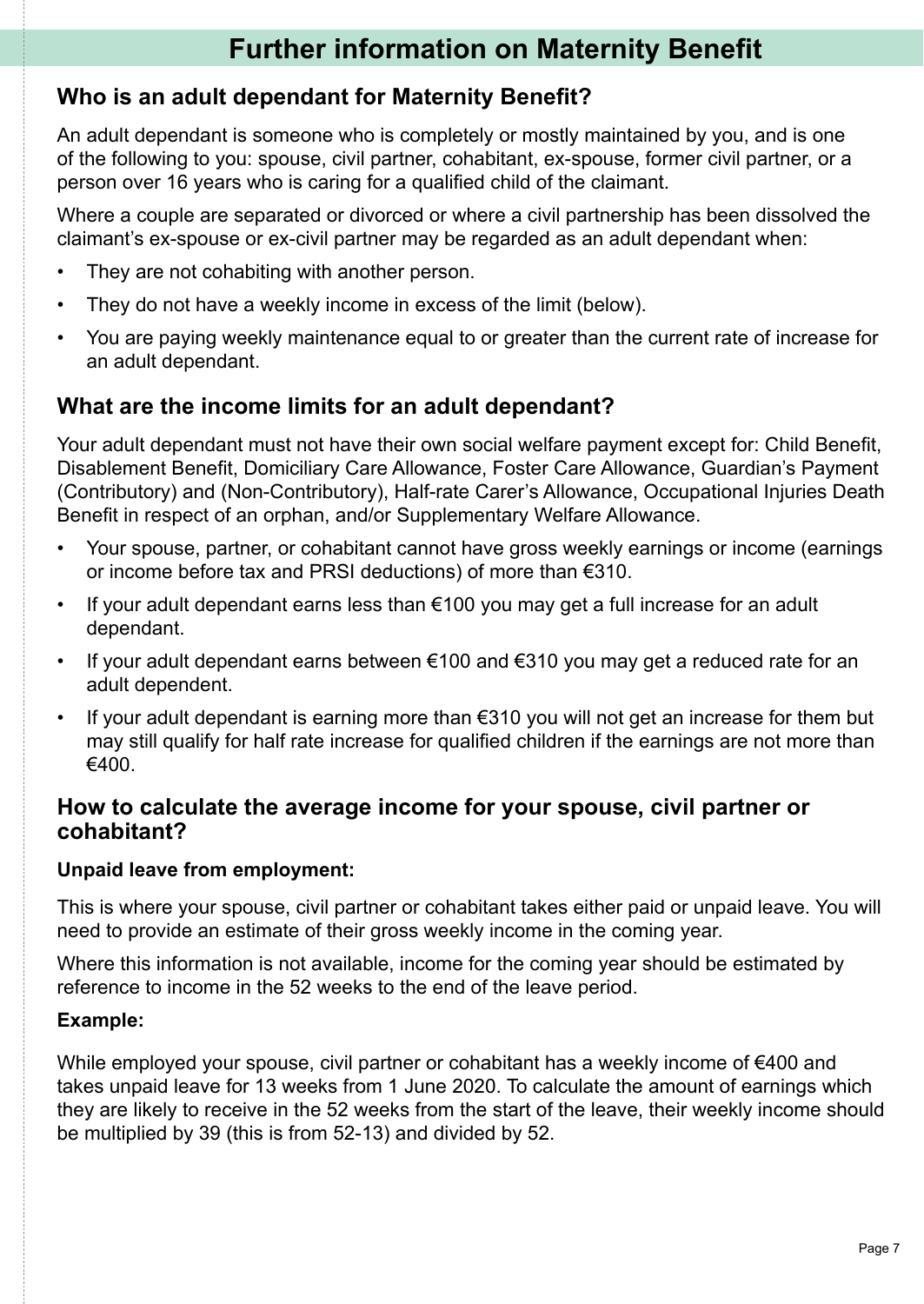# **Information on how the department assess your income**

#### **Income from employment, maintenance, a rental/letting income, pensions from other countries or occupational pensions:**

The gross income figure is used, no deductions are allowed in respect of, for example, tax, PRSI, pension and the Universal Social Charge.

- Where earnings are received each month: the weekly average of the last two months should be used. To convert this to a weekly average add the total for the two months together, multiply this figure by six to give a yearly average, and then divide this figure by 52 to get your average weekly figure.
- Where earnings are received every four weeks: the weekly average of the last eight weeks should be taken.
- Where earnings are received every week or two weeks: the weekly average of the last six weeks should be taken.

**Note**: If the payments received during the periods above are unusual, a longer period should be taken.

#### **Income from self-employment (including farming):**

Weekly income from self-employment should be estimated by using the income received in the last complete tax year, for example the total receipts for the year less any work-related expenses divided by 52.

#### **Income from property (not rented), savings, investments, stocks or shares:**

- For property or land: its capital value is the current market value less any outstanding mortgage.
- For stocks or shares: their capital value is the total number of stocks or shares multiplied by the number held.
- For savings or investments: their capital value is the total amount held in the account or investment fund.

**Note:** a weekly income value is then calculated by the department as follows:

- First  $€20,000$ : equals weekly income of  $€0$ .
- Next €10,000: equals weekly income of €1 per €1,000.
- Next  $\epsilon$ 10,000: equals weekly income of  $\epsilon$ 2 per  $\epsilon$ 1,000.
- Excess of €40,000: equals weekly income of €4 per €1,000.

#### **Circumstances when you may be entitled to an increase for a dependent child when they are not living with you:**

- A monetary contribution: If you are paying maintenance for your child of equal or more than the current increase for a qualified child.
- A contribution in kind: If you take care of your child or children for some period or periods each week, for example regular visits by them. An increase for a dependent child may be payable in such cases, if the cost of your expenses is an amount equal to or greater than the current increase for a qualified child.

For current rates and further information visit **www.gov.ie**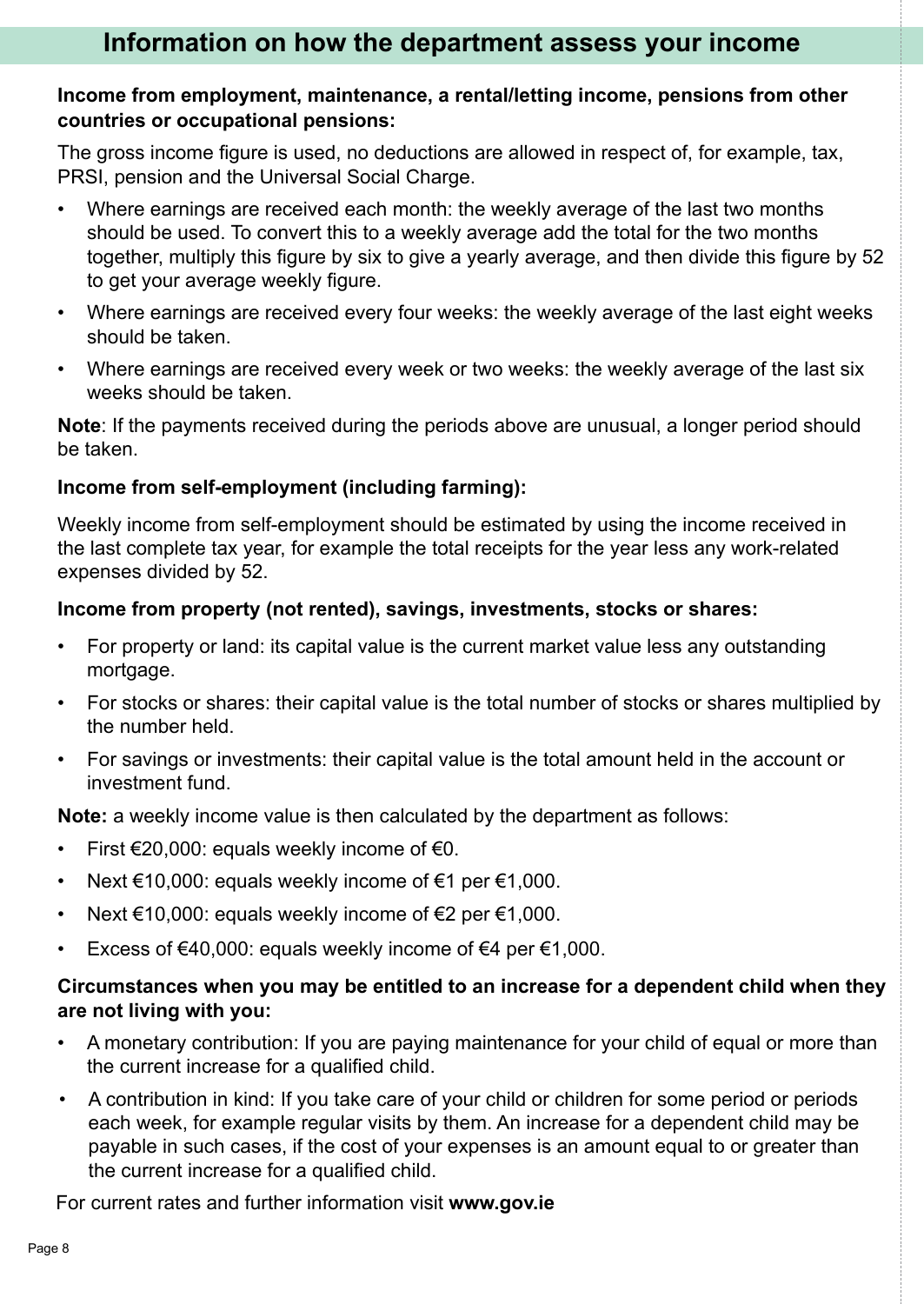# Part 7 Checklist

#### **Important**:

If you do not claim within six months of the birth of your baby you may lose benefit.

#### **If you are employed**:

Has your employer completed an MB 2 form after week 24 of your pregnancy?

#### **If you are self-employed or recently finished insurable employment:**

Has your doctor completed an MB 3 form after week 24 of your pregnancy?

#### **Have you enclosed the following?**

**I**f you are a non-EEA citizen:

- A copy of your Irish Residence Permit (IRP) and passport, including all entry and exit stamps, if applicable; and
- A copy of all your work permits held within the last three years, if applicable.

If you have children aged between 18 and 22 who are in full-time education and you are claiming an increase for them:

• A letter from their school or college.

If you were married or entered into a civil partnership or civil union outside of Ireland since you last updated your details with this department:

• A copy of your marriage, civil partnership or civil union registration certificate.

If you are self-employed:

• Your self-assessment acknowledgement form from Revenue.

#### **Please note that the following documents may be required if you are claiming for your spouse, civil partner or cohabitant:**

- If employed their six most recent payslips if their gross weekly earnings are  $\epsilon$ 310 or less.
- If self-employed their most recent self-assessment acknowledgement form from Revenue.
- A copy of their current Irish Residence Permit or work permit and passport, inclusive of all stamps (Non-EEA citizens only).
- A recent household bill or bank statement not older than three months.
- If they are on a scheme, including C.E. Tús or other scheme, their six most recent payslips or an employer's statement for the last six weeks.
- A letter from their school or college/Local Authority.

**Note:** Your claim for Maternity Benefit cannot be fully processed until all relevant documentation is received.

# **Please remember to sign the Declaration in Part 4.**

If you have any difficulty in filling in this form, please contact Maternity Benefit Section, any Citizens Information Centre, your local Intreo Centre or your local Social Welfare Office.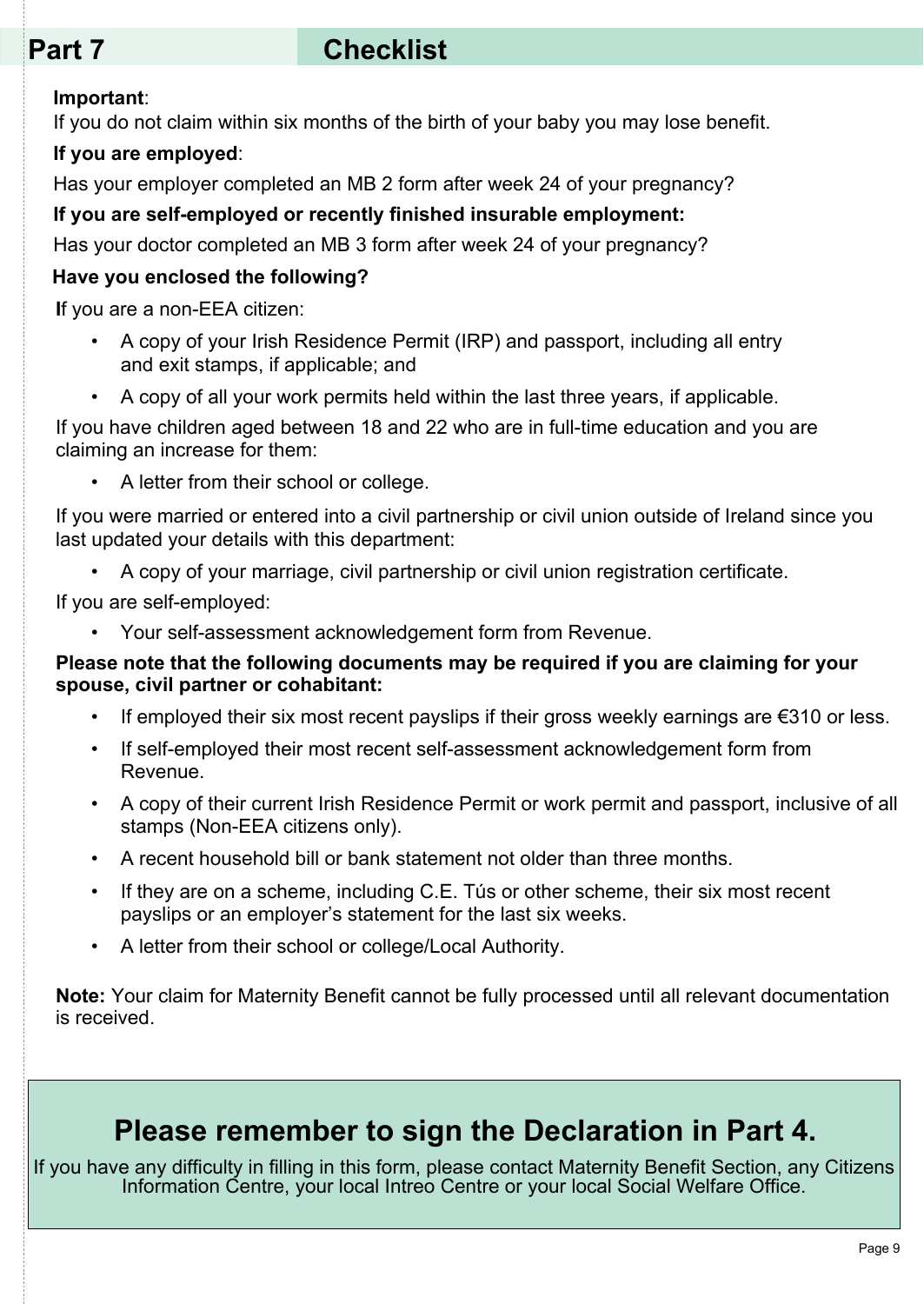Maternity Benefit Section Department of Social Protection McCarter's Road Buncrana Co. Donegal F93 CH79 Telephone: (01) 471 5898 or 0818 690690

If you are calling from outside Ireland please call +353 1 471 5898

You will not be paid Maternity Benefit for any period you spend outside the EU. If you are an EU citizen, you can get Maternity Benefit for any period of your maternity leave spent in an EU country. If you are not an EU citizen, you will only get Maternity Benefit for any period you spend in Ireland.

Maternity Benefit is payable a week in advance. It is a six-day week payment and is not payable for Sundays. Payment is made on a Monday. If your leave starts on any day other than a Monday, your first payment will reflect this and you will get a reduced payment for that week.

#### **Data Protection Statement**

The Department of Social Protection administers Ireland's social protection system. Customers are required to provide personal data to determine eligibility for relevant payments and benefits. Personal data may be exchanged with other government departments and agencies where provided for by law. Our data protection policy is available at **www.gov.ie/dsp/privacystatement** or as a hard copy.

Page 10 00K 09-21 Edition: September 2021 Explanations and terms used in this form are intended as a guide only and are not a legal interpretation.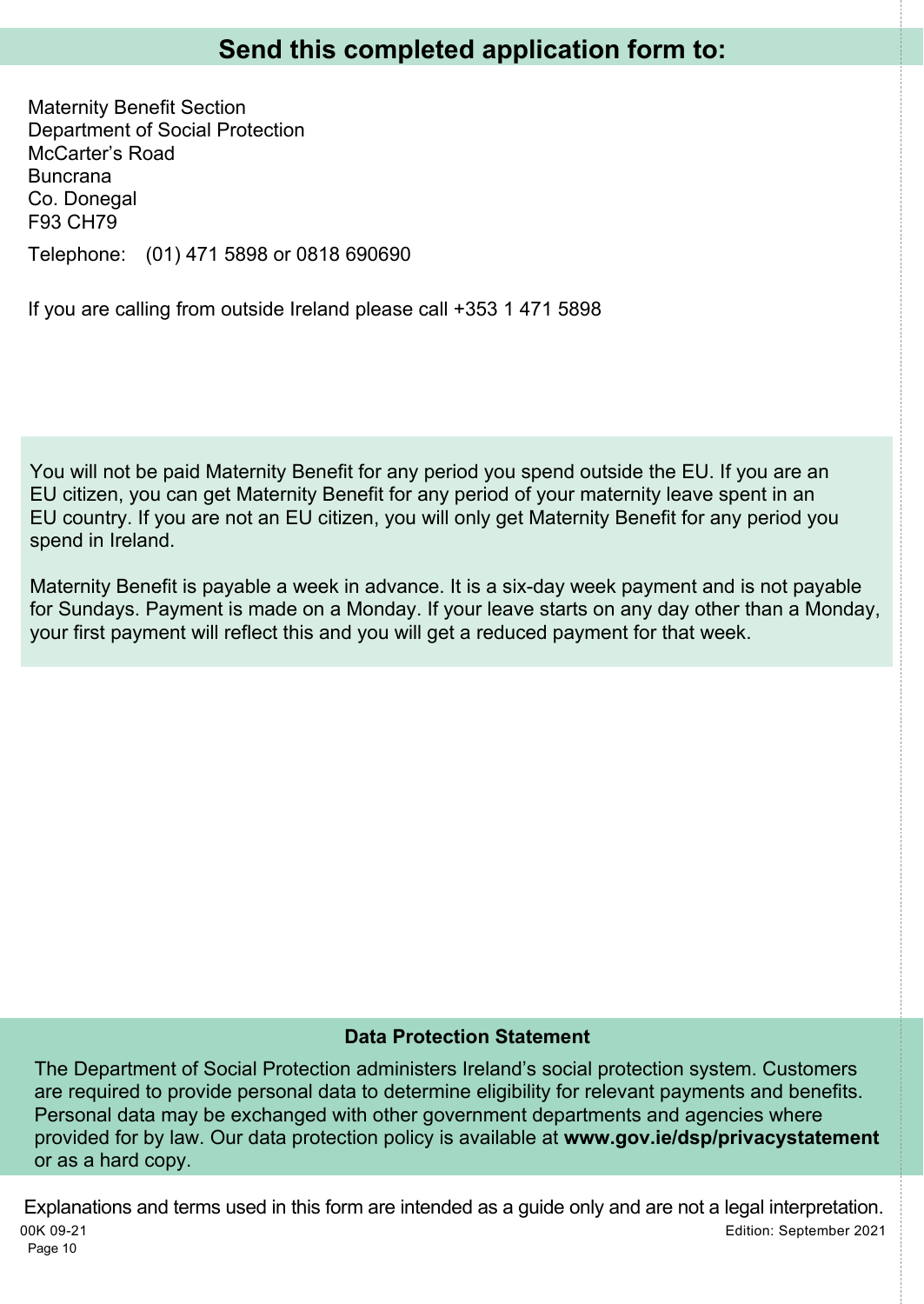# Employer Certificate for **Maternity Benefit**

Data Classification R Social Welfare Services **MB 2**



If you are employed, your employer must complete this form **after week 24 of your pregnancy.**

**Note:** To qualify for the maximum 26 weeks Maternity Benefit, an employee must take at least two weeks and at most 16 weeks leave before the end of the week in which the baby is due. If your employee wishes to take the minimum two week period of maternity leave prior to the birth of the baby, they should commence their maternity leave on the Monday prior to the week in which the baby is due.

For example, if the due date is Wednesday 16/09/2020, the latest date the employee should commence maternity leave is Monday 07/09/2020.

#### **If you make any alterations after you complete the form, you must initial and date them otherwise the information supplied cannot be accepted.**

| PPS Number of employee:          |        |        |      |  |  |  |
|----------------------------------|--------|--------|------|--|--|--|
| Name of employee:                |        |        |      |  |  |  |
|                                  |        |        |      |  |  |  |
| Employee's expected due<br>date: |        |        |      |  |  |  |
|                                  | D      | M      |      |  |  |  |
| Maternity leave:<br>From:        |        |        |      |  |  |  |
|                                  | D<br>D | M<br>M | YYYY |  |  |  |
| Maternity leave:<br>To:          |        |        |      |  |  |  |
|                                  |        | M      |      |  |  |  |

# **Employer's Payment Method Details**

This section should only be completed if your employee has authorised that Maternity Benefit payments will be made directly to you.

# **Financial Institution**

| You will find the following details printed on statements from your financial institution. |  |  |  |  |  |  |  |  |  |  |
|--------------------------------------------------------------------------------------------|--|--|--|--|--|--|--|--|--|--|
| Name of financial institution:                                                             |  |  |  |  |  |  |  |  |  |  |
| Bank Identifier Code (BIC):                                                                |  |  |  |  |  |  |  |  |  |  |
| International Bank Account<br>Number (IBAN):                                               |  |  |  |  |  |  |  |  |  |  |
|                                                                                            |  |  |  |  |  |  |  |  |  |  |
| Account Name(s):                                                                           |  |  |  |  |  |  |  |  |  |  |
|                                                                                            |  |  |  |  |  |  |  |  |  |  |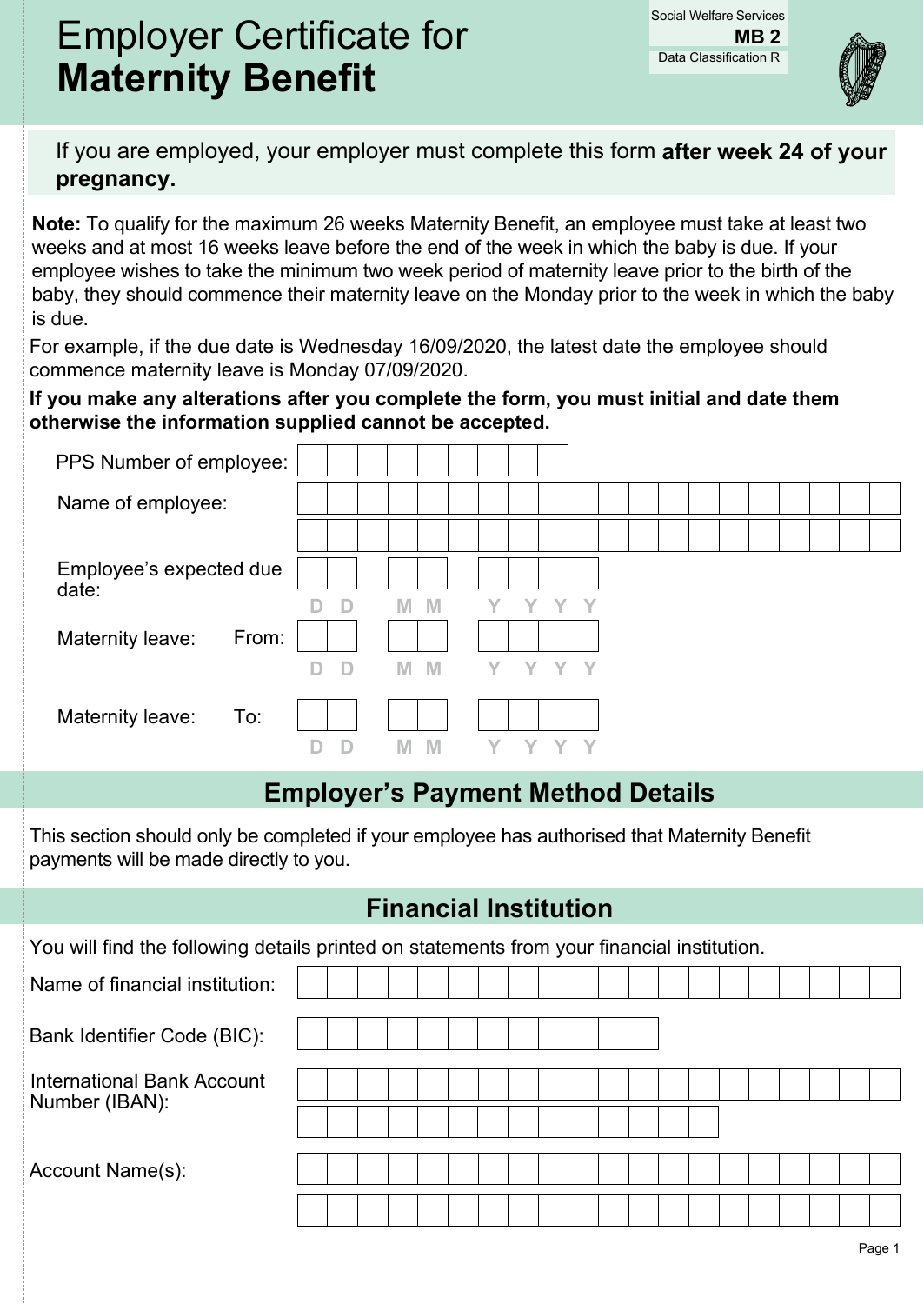|                                                                                                                                                     |  | <b>Employer's Contact Details</b> |                             |   |  |                  |          |       |  |          |  |                           |  |  |  |  |  |  |
|-----------------------------------------------------------------------------------------------------------------------------------------------------|--|-----------------------------------|-----------------------------|---|--|------------------|----------|-------|--|----------|--|---------------------------|--|--|--|--|--|--|
| Employer's registered<br>number:                                                                                                                    |  |                                   |                             |   |  |                  |          |       |  |          |  |                           |  |  |  |  |  |  |
| Name:                                                                                                                                               |  |                                   |                             |   |  |                  |          |       |  |          |  |                           |  |  |  |  |  |  |
|                                                                                                                                                     |  |                                   |                             |   |  |                  |          |       |  |          |  |                           |  |  |  |  |  |  |
| Address:                                                                                                                                            |  |                                   |                             |   |  |                  |          |       |  |          |  |                           |  |  |  |  |  |  |
|                                                                                                                                                     |  |                                   |                             |   |  |                  |          |       |  |          |  |                           |  |  |  |  |  |  |
|                                                                                                                                                     |  |                                   |                             |   |  |                  |          |       |  | Eircode/ |  |                           |  |  |  |  |  |  |
| <b>County</b><br><b>Postcode</b><br>Employer's telephone<br>MOBILE                                                                                  |  |                                   |                             |   |  |                  |          |       |  |          |  |                           |  |  |  |  |  |  |
| number:<br>LANDLINE                                                                                                                                 |  |                                   |                             |   |  |                  |          |       |  |          |  |                           |  |  |  |  |  |  |
|                                                                                                                                                     |  |                                   |                             |   |  |                  |          |       |  |          |  |                           |  |  |  |  |  |  |
| Employer's email address:                                                                                                                           |  |                                   |                             |   |  |                  |          |       |  |          |  |                           |  |  |  |  |  |  |
|                                                                                                                                                     |  |                                   |                             |   |  |                  |          |       |  |          |  |                           |  |  |  |  |  |  |
|                                                                                                                                                     |  |                                   | <b>Employer Declaration</b> |   |  |                  |          |       |  |          |  |                           |  |  |  |  |  |  |
| I certify that the employee is entitled to the period of maternity leave stated on the previous page.                                               |  |                                   |                             |   |  |                  |          |       |  |          |  |                           |  |  |  |  |  |  |
|                                                                                                                                                     |  |                                   |                             |   |  |                  |          |       |  |          |  | Employer's official stamp |  |  |  |  |  |  |
| Your signature (not block letters)                                                                                                                  |  |                                   |                             |   |  |                  |          |       |  |          |  |                           |  |  |  |  |  |  |
|                                                                                                                                                     |  |                                   |                             |   |  |                  |          |       |  |          |  |                           |  |  |  |  |  |  |
| Your name (IN BLOCK LETTERS)                                                                                                                        |  |                                   |                             |   |  |                  |          |       |  |          |  |                           |  |  |  |  |  |  |
|                                                                                                                                                     |  |                                   |                             |   |  |                  |          |       |  |          |  |                           |  |  |  |  |  |  |
| Position in company or organisation                                                                                                                 |  |                                   |                             |   |  |                  |          |       |  |          |  |                           |  |  |  |  |  |  |
| Date of certification:                                                                                                                              |  |                                   |                             |   |  | $\boldsymbol{2}$ | $\bf{0}$ |       |  |          |  |                           |  |  |  |  |  |  |
| If you change this form after you complete it, you should initial and date any amendments otherwise<br>the information supplied cannot be accepted. |  | D                                 | M                           | M |  |                  |          | Y Y Y |  |          |  |                           |  |  |  |  |  |  |
| Warning: If you make a false statement or withhold information, you may be prosecuted leading to                                                    |  | a fine, a prison term or both.    |                             |   |  |                  |          |       |  |          |  |                           |  |  |  |  |  |  |

#### **Data Protection Statement**

The Department of Social Protection administers Ireland's social protection system. Customers are required to provide personal data to determine eligibility for relevant payments and benefits. Personal data may be exchanged with other government departments and agencies where provided for by law. Our data protection policy is available at **www.gov.ie/dsp/privacystatement** or as a hard copy.

Page 2 00K 09-21 Edition: September 2021 Explanations and terms used in this form are intended as a guide only and are not a legal interpretation.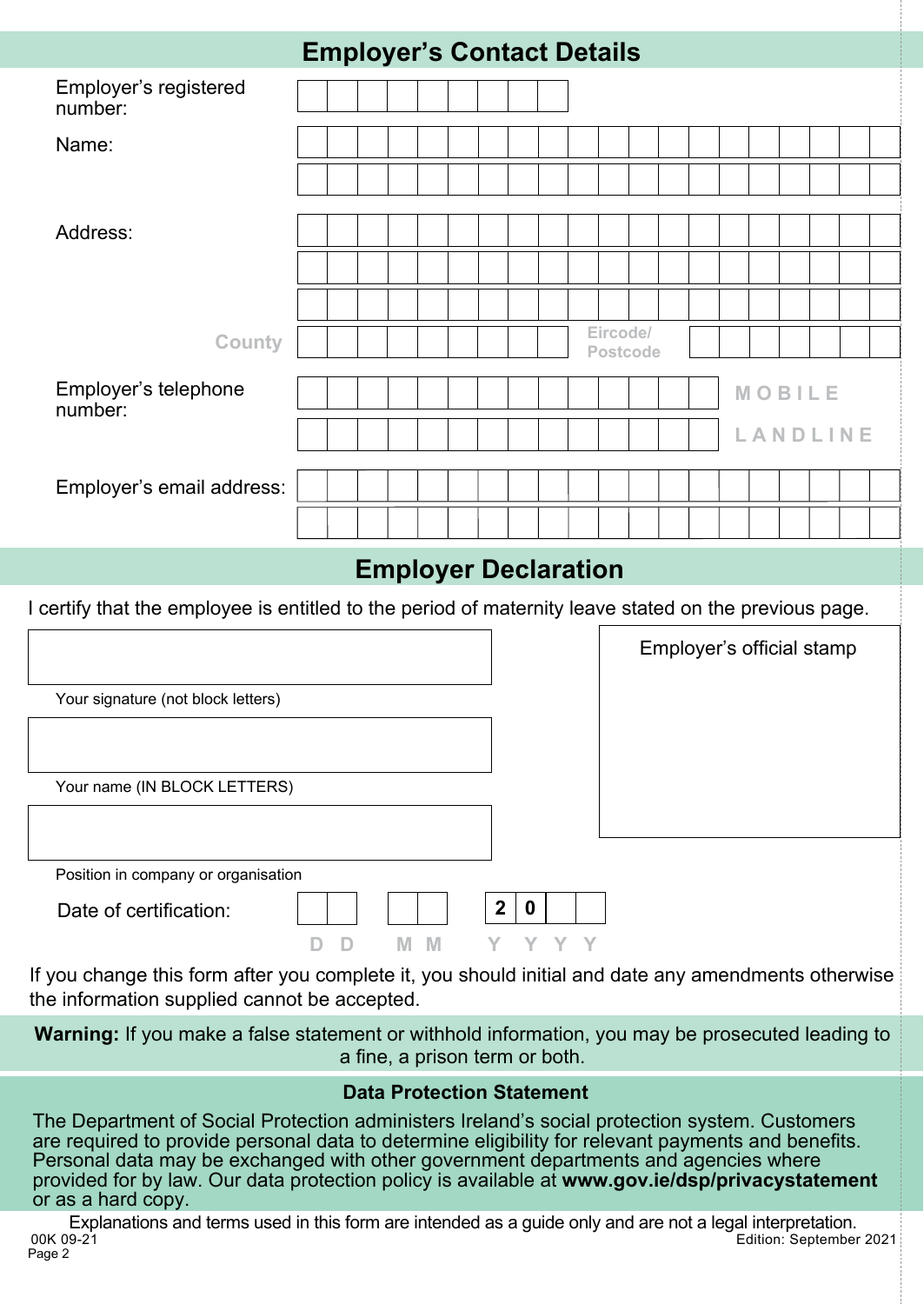# Medical Certificate for **Maternity Benefit**



If you are **self-employed or not currently employed**, your doctor must complete this form **after week 24 of your pregnancy**.

#### **I certify that I have examined**

| PPS Number of patient:                            |        |              |  |         |   |     |       |  |             |  |                         |  |  |  |
|---------------------------------------------------|--------|--------------|--|---------|---|-----|-------|--|-------------|--|-------------------------|--|--|--|
| Name of patient:                                  |        |              |  |         |   |     |       |  |             |  |                         |  |  |  |
|                                                   |        |              |  |         |   |     |       |  |             |  |                         |  |  |  |
| and that in my opinion<br>they may expect to give |        |              |  |         |   |     |       |  |             |  |                         |  |  |  |
| birth on:                                         | D      | $\mathsf{D}$ |  | M M     | Y |     | Y Y Y |  |             |  |                         |  |  |  |
| Date of examination:                              |        |              |  |         |   |     |       |  |             |  |                         |  |  |  |
|                                                   | $\Box$ | $\Box$       |  | $M$ $M$ | Y | YYY |       |  |             |  |                         |  |  |  |
| Doctor's name:                                    |        |              |  |         |   |     |       |  |             |  |                         |  |  |  |
|                                                   |        |              |  |         |   |     |       |  |             |  |                         |  |  |  |
| DSP panel number:                                 |        |              |  |         |   |     |       |  | IMC number: |  |                         |  |  |  |
| Doctor's address:                                 |        |              |  |         |   |     |       |  |             |  |                         |  |  |  |
|                                                   |        |              |  |         |   |     |       |  |             |  |                         |  |  |  |
|                                                   |        |              |  |         |   |     |       |  |             |  |                         |  |  |  |
| County                                            |        |              |  |         |   |     |       |  | Eircode     |  |                         |  |  |  |
| Doctor's phone number:                            |        |              |  |         |   |     |       |  |             |  |                         |  |  |  |
| Doctor's email address:                           |        |              |  |         |   |     |       |  |             |  |                         |  |  |  |
|                                                   |        |              |  |         |   |     |       |  |             |  |                         |  |  |  |
|                                                   |        |              |  |         |   |     |       |  |             |  |                         |  |  |  |
|                                                   |        |              |  |         |   |     |       |  |             |  | Doctor's official stamp |  |  |  |
| Doctor's signature                                |        |              |  |         |   |     |       |  |             |  |                         |  |  |  |
|                                                   |        |              |  |         |   |     |       |  |             |  |                         |  |  |  |
|                                                   |        |              |  |         |   |     |       |  |             |  |                         |  |  |  |
|                                                   |        |              |  |         |   |     |       |  |             |  |                         |  |  |  |

If you change this form after you complete it, you should initial and date any amendments otherwise the information supplied cannot be accepted